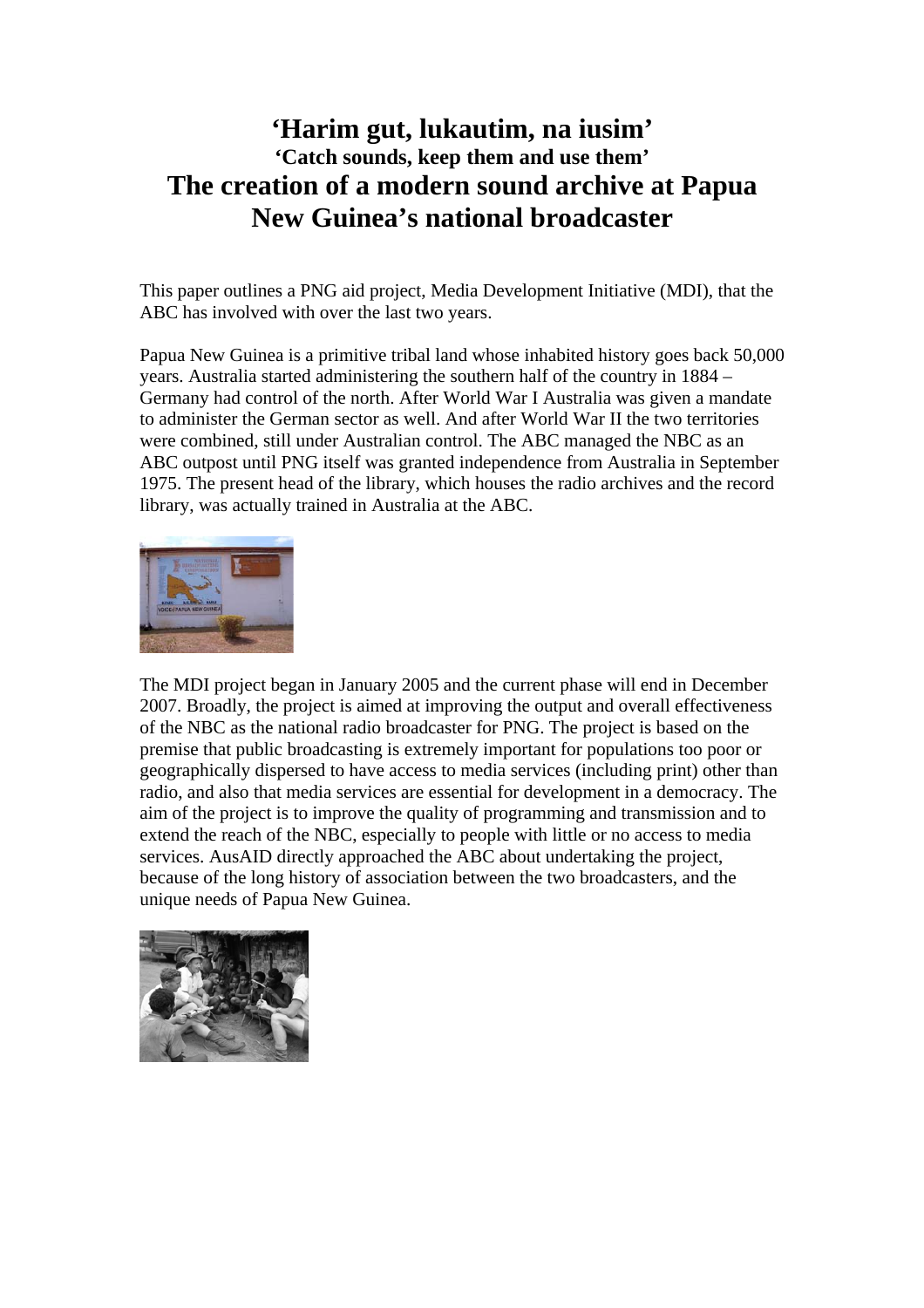

The main 'focus areas' of the project are:

- Organisational Development
- Delivering Quality Programs
- Strengthening the Kundu, or regional radio, Network
- Digitising the NBC Archive this involves digitisation of the existing audio collection and setting up a database to catalogue archival material





In summary, the project has assisted with:

- Establishing two new programs, *Kunai Strit* (a serial drama) and *Maus Bilong Ples* (*Voices from the Village*) as well as new programs produced specifically to alert people to the dangers of HIV/AIDS transmission
- Beginning the process of digitisation and reviving the NBC archive. This is the part of the project I was working on.
- Building managerial capacity at the NBC, including devising a new corporate plan and a comprehensive set of editorial guidelines
- Undertaking an ambitious but successful coverage of the 2007 national election that gave PNG people unprecedented access to real-time results
- Improved content, presentation and style for a number of programs



Initially my ABC colleague Ben Whitten and I took on the archival task. As a technical specialist, Ben looked after the technical side of digitisation, while my responsibility was to develop a database into a catalogue and then train staff to use it.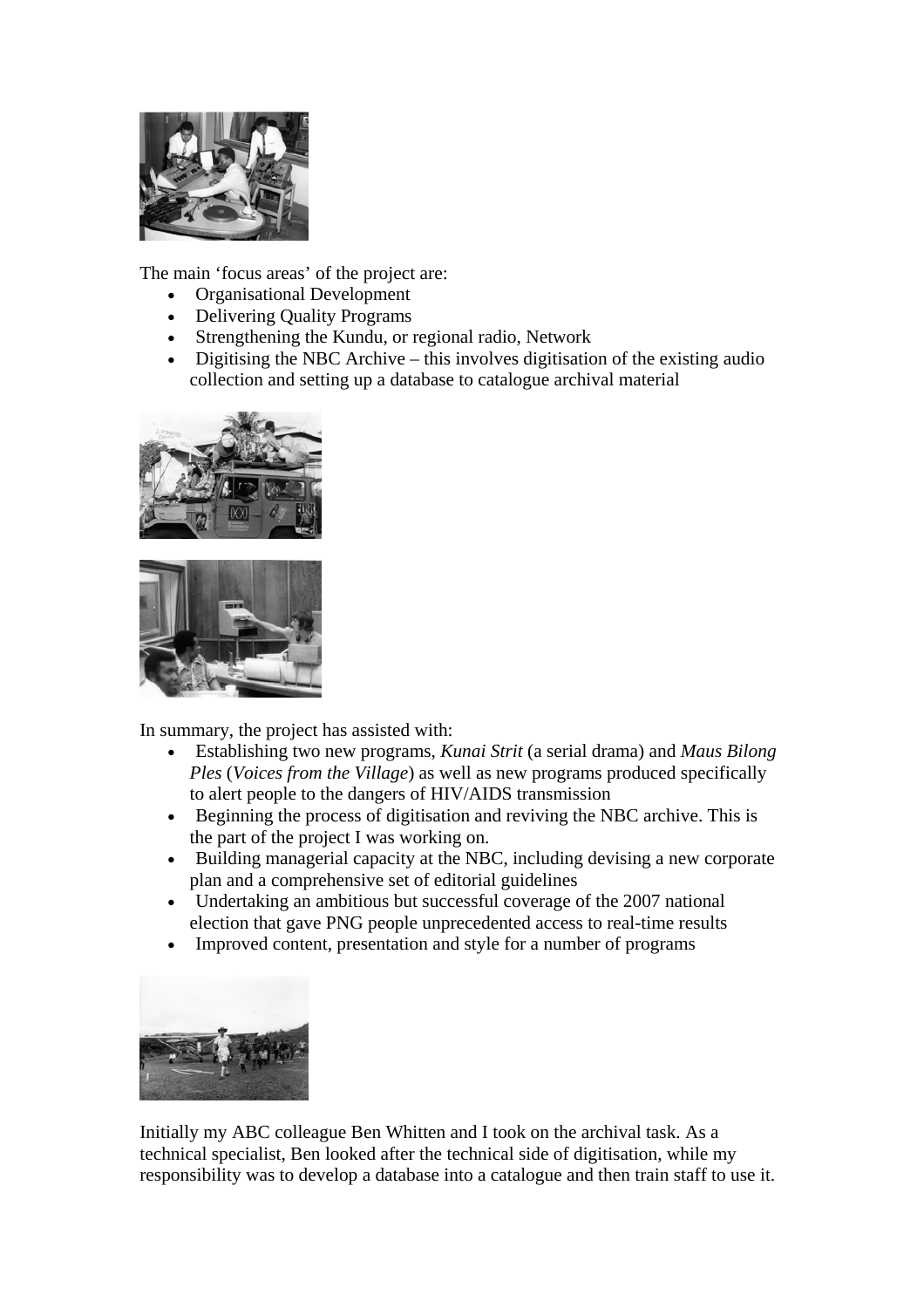Both Ben and I conducted training sessions in archival principles with NBC management, program makers and library staff.



It is not an understatement to say that the library was in a state of disarray. It had been set up 30 years before and little had changed since. Very few resources had been poured into the department, and it was going to take an infusion of aid money to get the library off its knees.



Before I set the digitisation part of the project aside, I'll tell you that a studio was redesigned and equipment purchased.



Two technical staff were allocated to the project and we began the process of digitisation. This project gave the library 'street cred' around the corridors of the NBC – program staff had always considered the library a bit of a backwater. Part of our brief was also to raise the profile of the library and present it as integral to the job of making radio programs. One of the bi-products was to raise the image of the committed staff who worked there and heighten their motivation, which had always been a problem. It's difficult to run an archive if staff members come and go as they please.

The most important part of my little corner of the project was the catalogue. Now there are plenty of good databases around that are suitable for libraries and archives. The trouble is they cost plenty too. Some are so good they need an IT department to maintain and service them. Neither NBC nor the MDI aid project had this sort of money.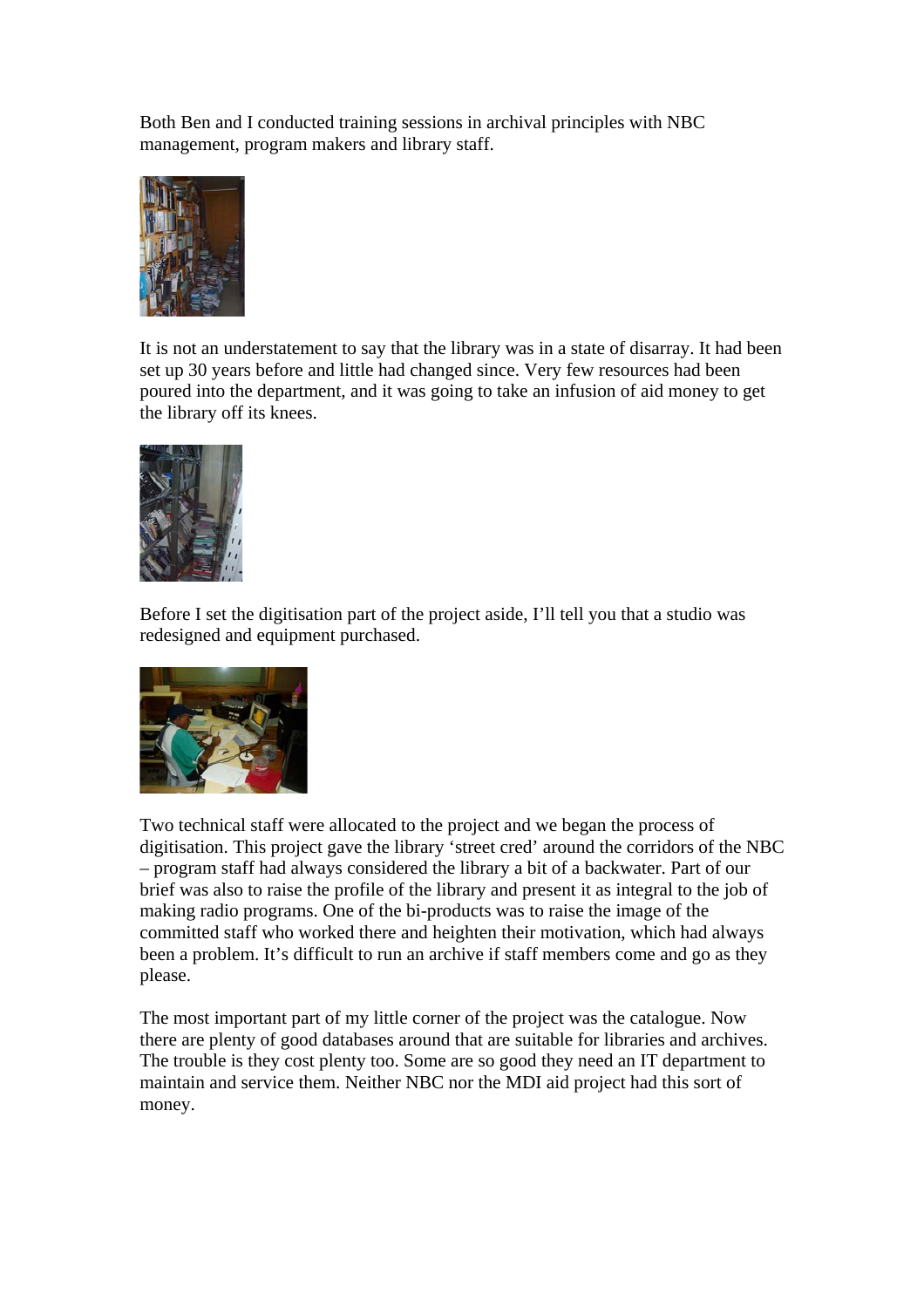### NATIONAL BROADCASTING CORPORATION



Let me tell you a little about the NBC. There are two networks in the country. Karai is based in Port Moresby and serves the greater metropolitan region – it is relayed in part to most of the regional stations. The Kundu service – which comprises 19 regionals –broadcasts local interest programs on shoestring budgets.



At Karai the programs are not dissimilar to that of national broadcasters the world over: news, current affairs, programs for schools, programs about environment and agriculture, women's issues, religious programs and sports broadcasts – Papuans love their sport, particularly Rugby League.

While these programs are similar to the output of the ABC, the BBC, or any of your national broadcasters, it is fair to say that NBC programs are less sophisticated. PNG is a very Christian country so religious programs contain Bible readings, sermons etc – the church is brought into the radio studio. The agriculture programs are instructional – as practical as you can get over a tinny radio with sometimes inadequate reception. The health programs are often instructional manuals on the avoidance of AIDS (which is a big problem in PNG), while current affairs is very pragmatic – it's all about presenting the stories in a straightforward, ungarnished manner. Not much room for archival input there. I found that the practical nononsense nature of their programs does not allow for much archival input at the best of times. Oh, and by the way, a lot of the time they broadcast in three languages – English, Pidgin and Motu.

One of the first things I did in PNG was to educate the managers, program makers and library staff about the value of archival management and its potential as a program resource. The value of the library was not fully understood because it was not viewed positively or as an asset. It was, rather, a place to get a tape they can recycle and record a new interview on – and this is how many past programs have been lost. It was also a place to send problematic or excess personnel – hindering the establishment of a dedicated and professional staff. There was lots of program material in the library but how could you find it? There was virtually nothing that could be called a catalogue – except for the music.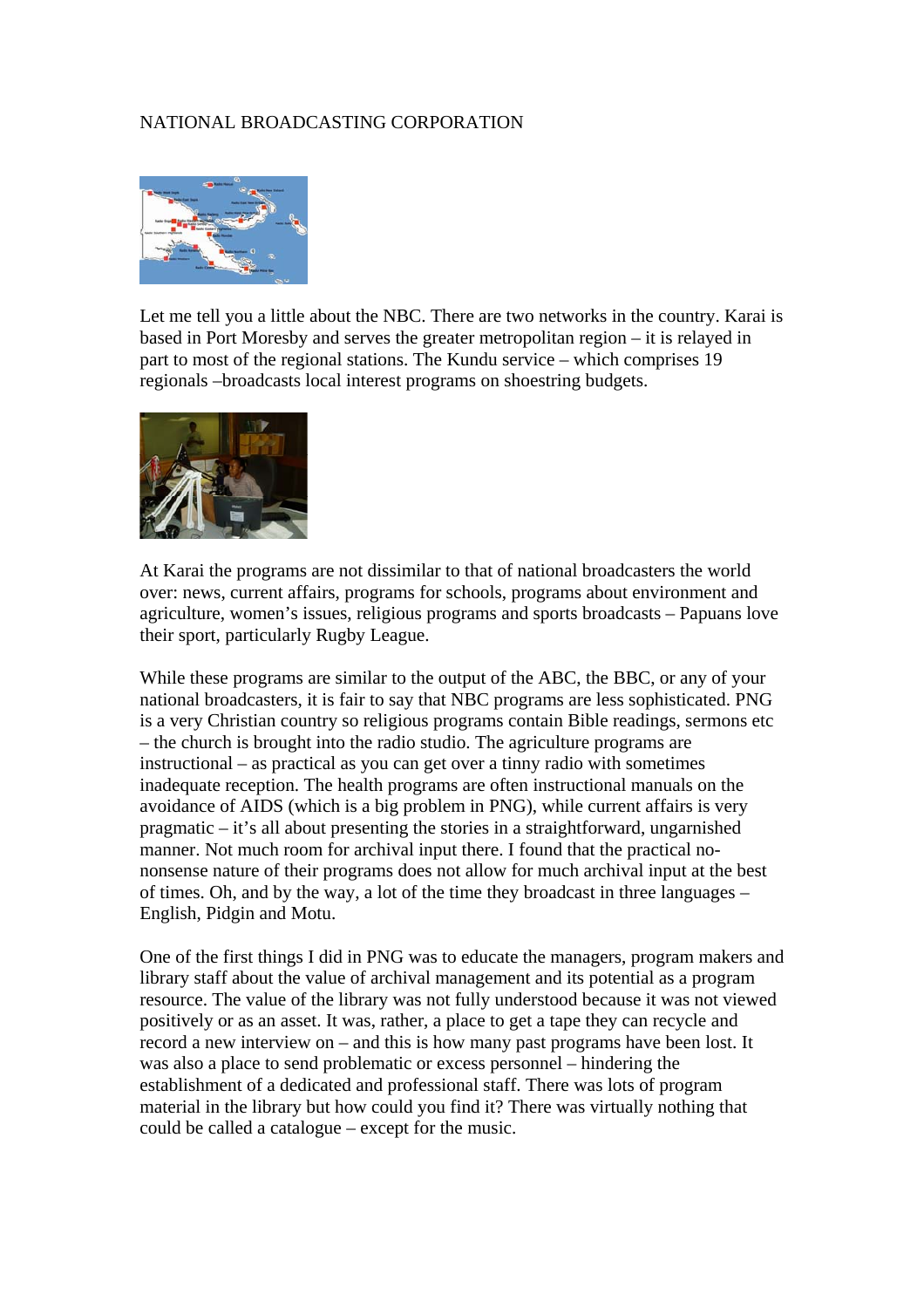

The library was a place to come for a chat and look at the chaos that was 'the collection'. Program makers didn't know how they could use it. I make it sound primitive – but really it was under-resourced, undiscovered, and in need of a good make-over. The library – and the NBC – operated according to Melanesian time – relaxed, laid back, perhaps a bit antiquated, and with a mood that, 'Yeah things could be improved'…sometime in the future.



# PAPUA NEW GUINEA

New Guinea is a fascinating country. More languages are spoken there than in any other country in the world – about 800 in all. Most of the population lives in isolated communities, maintaining a lifestyle that hasn't changed for centuries. There are hardly any significant roads in the country – you can't travel from the south to the north by road – you must fly. Port Moresby, the capital, is also one of the world's more dangerous cities.

## CDS/ISIS



The main part of my job was installing a database. Following some confirmatory investigation, it was decided that CDS/ISIS was to be used. CDS/ISIS was developed by UNESCO but there was no developed version that could be plugged straight into an archive. It was a bit like a blank canvas – with frame and stretched canvas – waiting for the creative part of the process to begin. A consultant in Sydney was contracted to do the developmental work.

But first I had to ascertain exactly what the NBC needed. This was my own personal journey into the heart of darkness. It is not easy to divest oneself of preconceptions about what a broadcast archive should do, and how it should operate. In my journey down the river I had to learn as much about PNG culture as the way the NBC operated and to shed my own personal baggage in the process.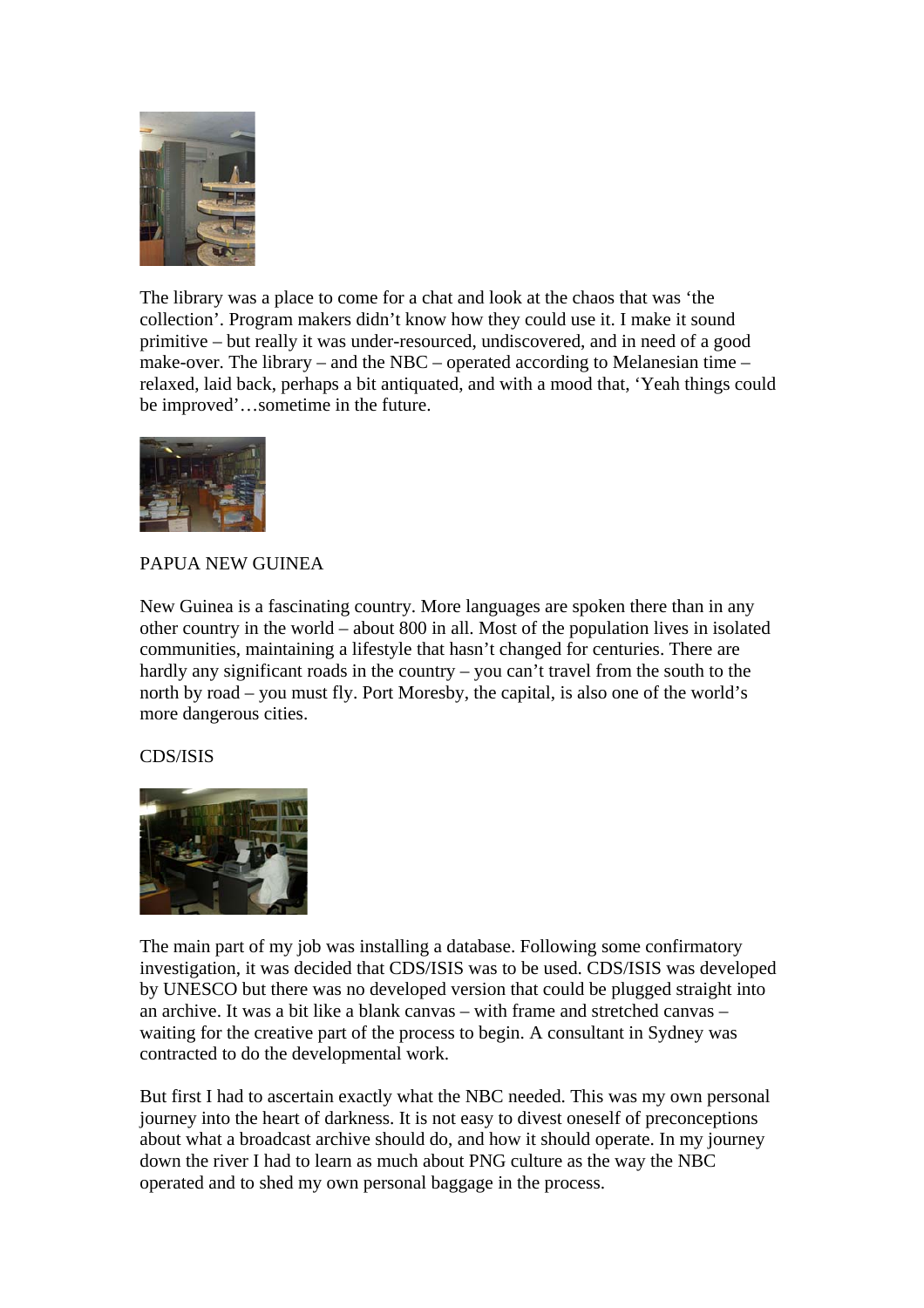A case in point was the implementation of a subject thesaurus. After a search for an appropriate existing thesaurus proved fruitless, I decided to use the ABC's and just simplify and adapt it. Out with the Australian-relevant place names and in with the PNG ones. But which other countries do they have relationships with? There are also terms that are unknown in PNG – various concepts are often known by different terms. I had to ask my hosts: 'Do you know the word X?' Which term of two similar or identical terms is the one in common usage? Eg Jail, gaol or prison? Is there any need for a domestic term if the concept doesn't exist? Eg. 'Unemployment Benefits' if there is no such thing. On the other side of the coin were concepts that don't exist in our culture but do in PNG – for example, black magic. But what is the local term for it – voodoo, cursing, pointing the bone, spell casting, sorcery, witchcraft. After much discussion – the latter was chosen. The music thesaurus was another adventure. Music is not as varied as it is in western music but there are very specific music types, particularly under the broad heading of 'string band', the country's most popular music style.

Once I worked out the NBC's needs, the next challenge was to see how CDS/ISIS could accommodate it. Data entry is not simple if you want terms to be indexed. To do so, you need to code each string of letters by inserting a two-character code before the words to be indexed. You need this to be able to find a shelf number, a speaker, a subject etc. Because data entry was never going to be simple, I wanted to be able to use as many pick-lists as possible – to reduce the number of necessary keystrokes. Pick-lists would work with a relatively small number of options but not where there were a lot (such as with the subject thesaurus). So Type of Music, Music Genre, Location, Language and Technical Data could sit within the database. Unfortunately, the thesaurus had to reside in Word form outside the database. We had a hotlink to the Word file, and cataloguers were encouraged to copy and paste the terms into the database. Obviously updating the Word document was easy, likewise editing the master pick-list in CDS-ISIS.

This is the boring part of the presentation so I'll keep it mercifully brief.

복합 **OMNOB** <u>n de la la la</u><br><mark>Id d d d la l</mark> NECPNG T Welcome to the National Broadcasting Corporation Archives Database! **Browse the database Guided Search** A Subject List is available for data entry. It is a Word document, and will open in a separate window The NBC Archives database is maintained by the National Broadcasting Corps Start | [1] & [3] [3] [ [9] M | 2 | 016 Radio - Music with De... | 80 | MICAD Reference Manual... | 20 CDS/ISIS for **BOOKBUNG** 

Here's what you first see when you log in.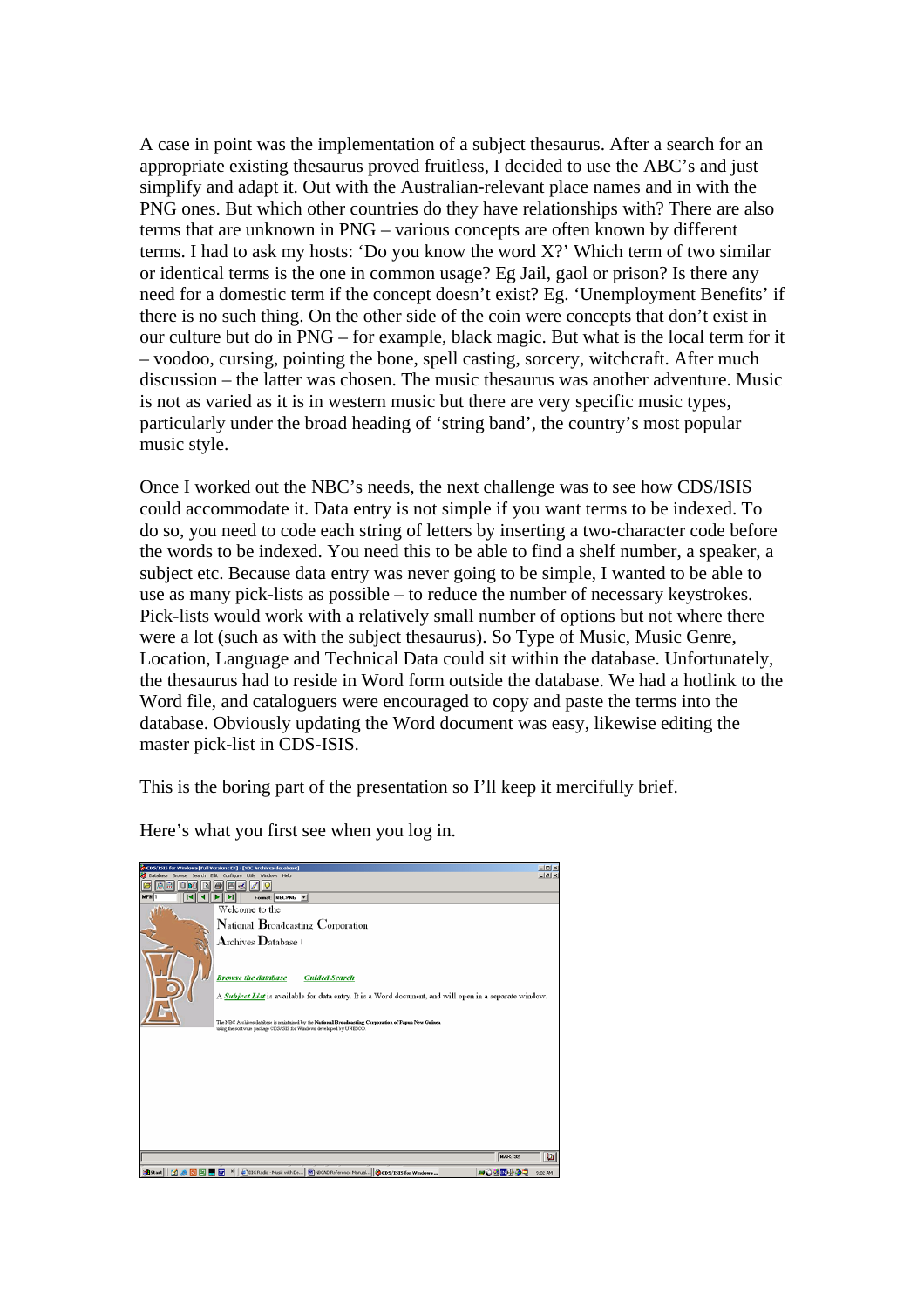You can choose to browse the database or go straight to the guided search window.



Or you can choose the Expert search option, which is less attractive as it requires a better memory than mine. You need to remember the field number as well as its name.



In this example you're looking for the word <Best> in field number 8, the Title field. As you will see, there are buttons that allow you to do Boolean searches. You will also see that the Dictionary lists all terms in the Title field. Your result set will look something like this. The fourth record is displayed in short form. You have the option of choosing the full display or the format details. In this case the researcher is choosing to print the result set.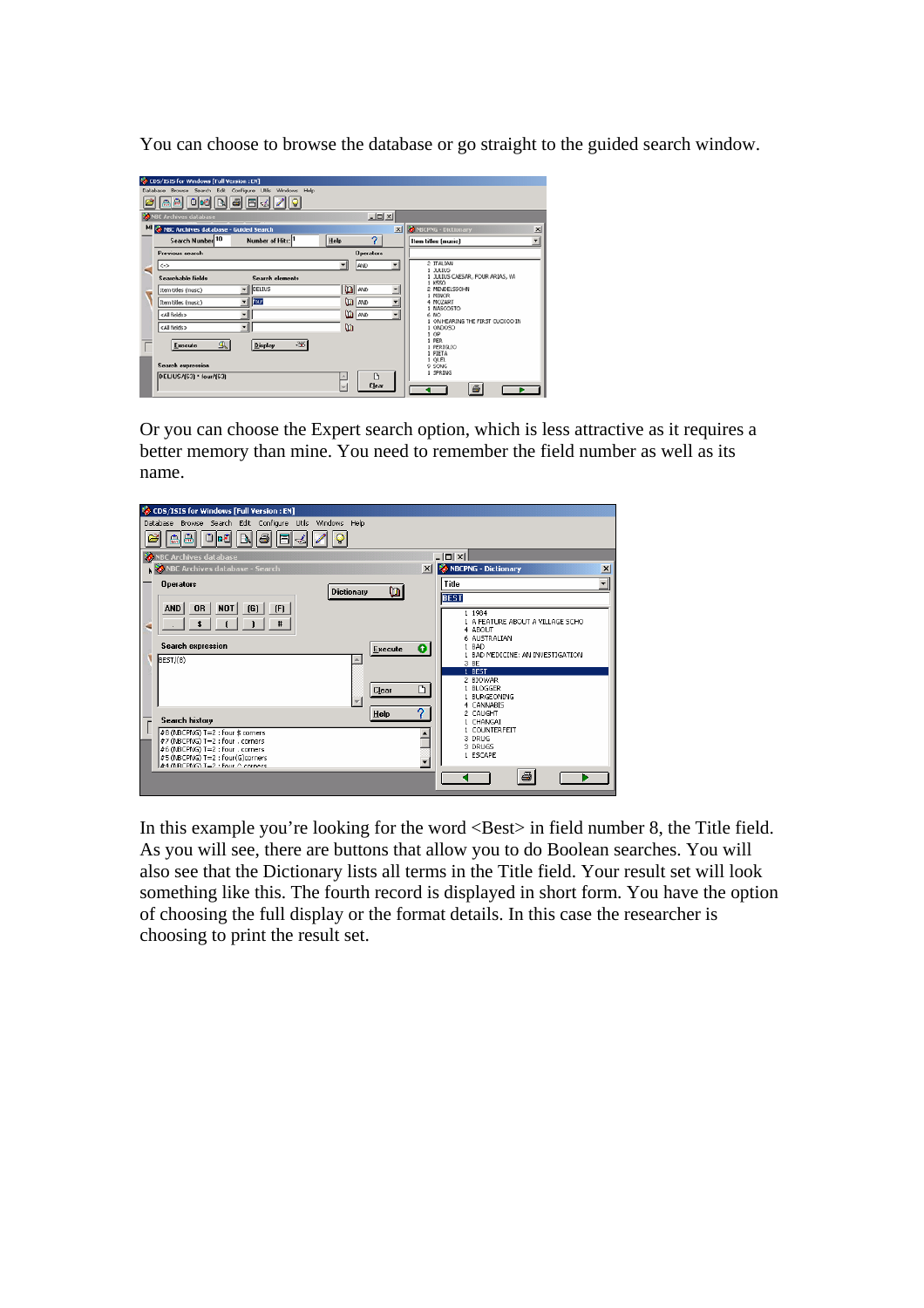| CDS/ISIS for Windows [Full Version : EN]                     |                                                                                                                                                                                                                                                          | $\Box$ D $\Box$ |
|--------------------------------------------------------------|----------------------------------------------------------------------------------------------------------------------------------------------------------------------------------------------------------------------------------------------------------|-----------------|
|                                                              | Database Browse Search Edit Configure Utils Windows Help                                                                                                                                                                                                 |                 |
| Open                                                         | 冃                                                                                                                                                                                                                                                        |                 |
| New                                                          |                                                                                                                                                                                                                                                          |                 |
| Close                                                        |                                                                                                                                                                                                                                                          |                 |
| Close All                                                    | $\vert x \vert$<br><b>Jided Search</b>                                                                                                                                                                                                                   |                 |
| Import                                                       | 2<br>Number of Hits: 4<br>Help                                                                                                                                                                                                                           |                 |
| Export                                                       | <b>Operators</b>                                                                                                                                                                                                                                         |                 |
| I/F Update                                                   | <b>AND</b>                                                                                                                                                                                                                                               |                 |
|                                                              |                                                                                                                                                                                                                                                          |                 |
| Print<br>Printer Setup                                       | <b>Search elements</b>                                                                                                                                                                                                                                   |                 |
|                                                              | <b>TELEVISION</b><br>m<br>AND                                                                                                                                                                                                                            |                 |
| Exit                                                         | <b>M</b>                                                                                                                                                                                                                                                 |                 |
| 1 c: \winisis \data \nbcpng.mst                              | $   $ $  $ $\times$ $ $<br>rchives database                                                                                                                                                                                                              |                 |
| 2 c: \winisis \data \png.mst                                 | Format: SHORT<br>Mark:                                                                                                                                                                                                                                   |                 |
| 3 e: \nbcpng4\nbcpng.mst                                     |                                                                                                                                                                                                                                                          |                 |
| 4 e: \nbcpng2\nbcpng.mst                                     | th #1: [4/4]<br><stop></stop>                                                                                                                                                                                                                            |                 |
| <b>Execute</b><br><b>Search expression</b><br>TELEVISION/(2) | Four Corners: Bad medicine: an investigation into the burgeoning - and lethal -<br>worldwide trade in counterfeit drugs. Tom Morton : Producer. Broadcast on<br>2005-09-20. [Shelf No.: 2005/3310" Tape]<br>Display full record<br>Display format detail |                 |
|                                                              | <b>MAX: 34</b><br>Search #1: [4/4]                                                                                                                                                                                                                       | ໝ               |

A Full display looks like this.



Note the two hyperlinks that will display the list of speakers or the format details.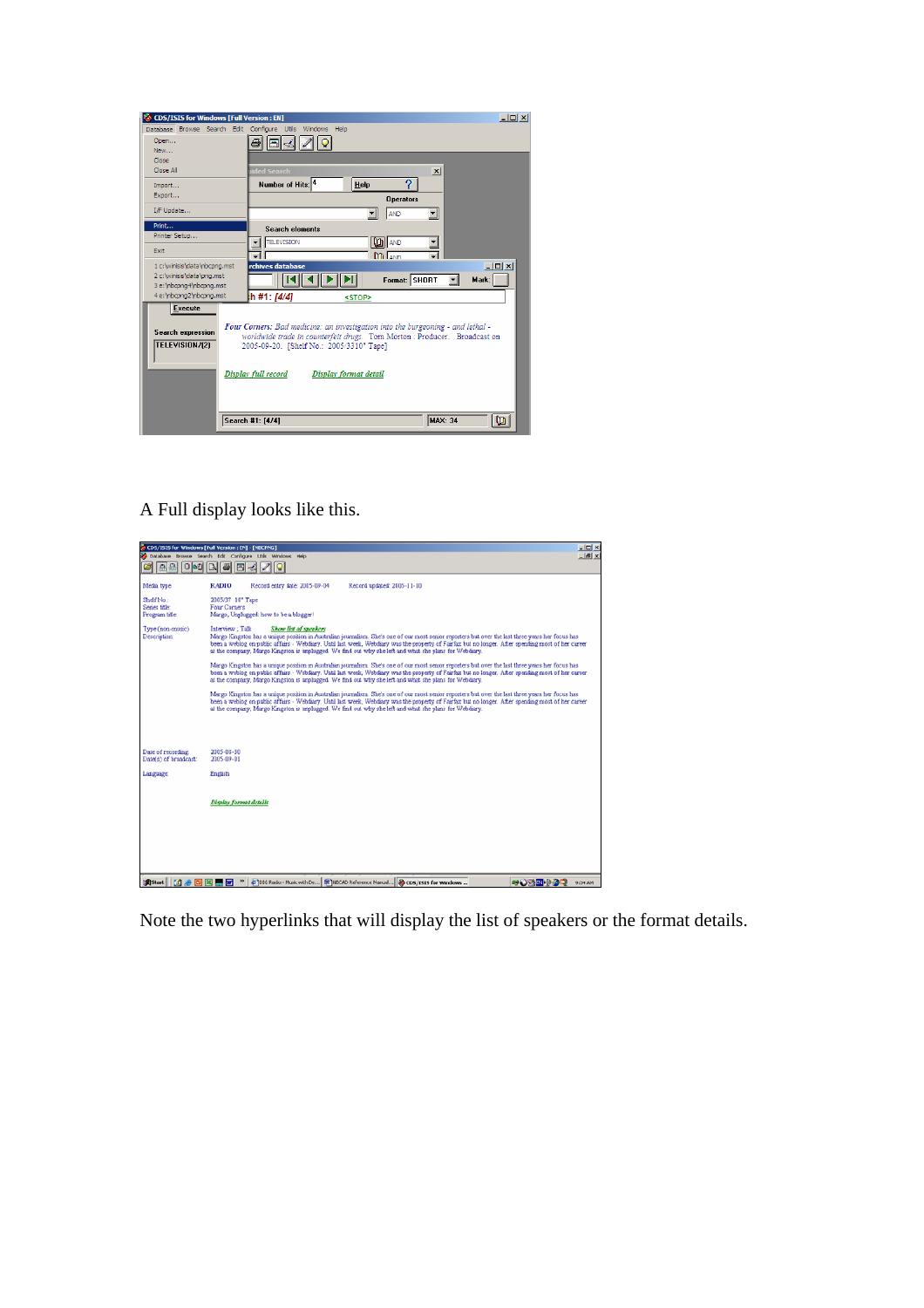| CDS/ISIS for Windows [Full Version : EN]   |                                                          |                                                                                                                                                                                                                                                                                                                                                    | $-10x$             |
|--------------------------------------------|----------------------------------------------------------|----------------------------------------------------------------------------------------------------------------------------------------------------------------------------------------------------------------------------------------------------------------------------------------------------------------------------------------------------|--------------------|
|                                            | Database Browse Search Edit Configure Utils Windows Help |                                                                                                                                                                                                                                                                                                                                                    |                    |
| 鼎<br>0 <sub>e</sub>                        | 画<br>Γà<br>O<br>E                                        |                                                                                                                                                                                                                                                                                                                                                    |                    |
| <b>SCPNG</b>                               |                                                          | <b>니미</b> 지지                                                                                                                                                                                                                                                                                                                                       |                    |
| <b>SO NBCPNG</b>                           |                                                          | Dipodated: 2005-11-10                                                                                                                                                                                                                                                                                                                              |                    |
| <b>List of speakers</b><br>ř               |                                                          |                                                                                                                                                                                                                                                                                                                                                    |                    |
| <b>Richard Aedy</b> , Presenter            |                                                          |                                                                                                                                                                                                                                                                                                                                                    |                    |
| <b>Arthur Calvell</b>                      |                                                          | She's one of our most serior reporters but over the last three years her focus has<br>ebdiary was the property of Fairfax but no longer. After spending most of her career<br>by she left and what she plans for Webdiary.                                                                                                                         |                    |
|                                            |                                                          | She's one of our most senior reporters but over the last three years her focus has<br>ebdiary was the property of Fairfax but no longer. After spending most of her career<br>iv she left and what she plans for Webdiary.                                                                                                                         |                    |
|                                            |                                                          | She's one of our most senior reporters but over the last three years her focus has<br>been a weblog on public affairs - Webdiary. Until last week, Webdiary was the property of Fairfax but no longer. After spending most of her career<br>at the company, Margo Kingston is unplugged. We find out why she left and what she plans for Webdiary. |                    |
| Date of recording<br>Date s) of broadcast: | 2005-08-30<br>2005-09-01                                 |                                                                                                                                                                                                                                                                                                                                                    |                    |
| Language:                                  | English                                                  |                                                                                                                                                                                                                                                                                                                                                    |                    |
|                                            |                                                          |                                                                                                                                                                                                                                                                                                                                                    |                    |
|                                            | Display format details                                   |                                                                                                                                                                                                                                                                                                                                                    |                    |
|                                            |                                                          |                                                                                                                                                                                                                                                                                                                                                    |                    |
|                                            |                                                          |                                                                                                                                                                                                                                                                                                                                                    |                    |
|                                            |                                                          |                                                                                                                                                                                                                                                                                                                                                    |                    |
| <b>Bistart</b> [13]<br> 3  図               | <b>W</b>                                                 | P   DIG Radio - Music with De   2   MICAD Reference Manual   2 CDS/ISIS for Windows                                                                                                                                                                                                                                                                | ■○時間帯の口<br>9:04 AM |



A Music record looks a little different.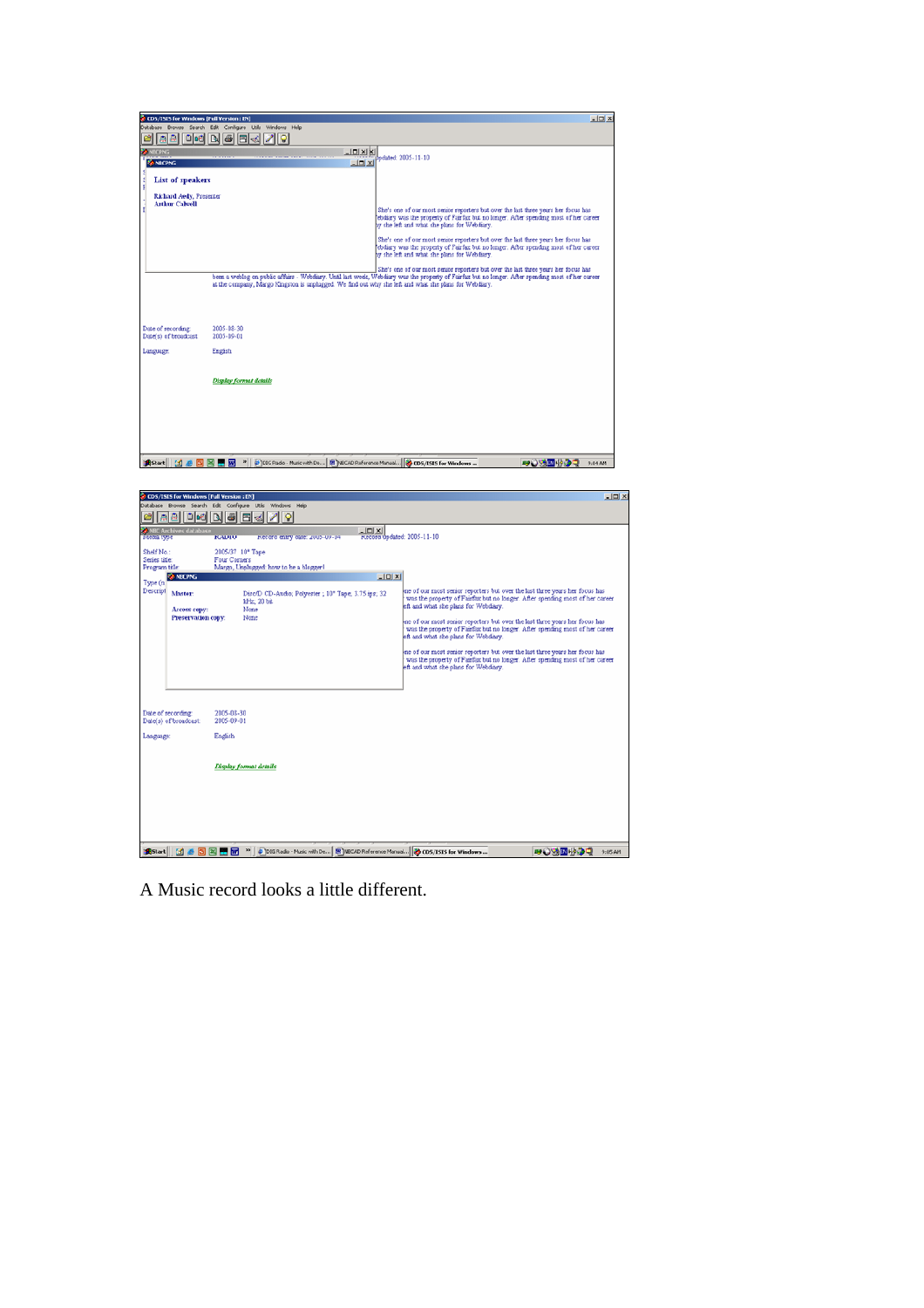| C CDS/ISIS for Windows [Full Version : EN]<br>高高<br><b>XX NBC Archives database</b><br><b>MFN</b> <sub>6</sub><br>Media type | Database Browse Search Edit Configure Utils Windows Help<br>00000000<br><b>MISIC</b>                         | Format: NBCPNG<br>Record entry date: 2005-10-10 |                                                                                                                                                    |                  |
|------------------------------------------------------------------------------------------------------------------------------|--------------------------------------------------------------------------------------------------------------|-------------------------------------------------|----------------------------------------------------------------------------------------------------------------------------------------------------|------------------|
| Shelf No.:<br>Location:<br>Series title:                                                                                     | 1983/1737 10" Tape<br>Archives Library<br>Australian aboriginal music collected by Colin Simpson             |                                                 |                                                                                                                                                    |                  |
| Other media (non-music): Interim spoken word                                                                                 | <b>Show list of items (music)</b>                                                                            | [No speakers listed]                            | <b>Show list of artists / performers</b><br><b>CONBEPNG</b>                                                                                        | $  D $ $x $      |
| Music genre:<br>Date of recording<br>Date(s) of broadcast:<br>Classification:                                                | Indigenous<br>1983-01-24<br>1982-02-16: 1983-04-27<br>Review after 20 years<br><b>Display format details</b> |                                                 | <b>List of items (music)</b><br>1. Yiwadya corroboree song<br>2. Gunwinygu Gulawubarra song<br>3. Indi Indi "trade" corroboree                     |                  |
|                                                                                                                              |                                                                                                              |                                                 | <b>SA NBCPNG</b>                                                                                                                                   | $ \Box$ $\times$ |
|                                                                                                                              |                                                                                                              |                                                 | <b>List of artists/performers</b><br>Gunwinygu, male group<br>Larry Maruwana, singer<br>Tommy Ngadyalgayd, didgeridoo player<br>Wogaiti, male solo |                  |

Now all that looks very beautiful and we researchers can glory in our skill of composing the perfect search query and displaying just what we need to see and no more. Clever, aren't we? Well, yes. But the researcher would flounder if not for the skilled cataloguer. This is what greets the cataloguer when he logs in with tape or disc in hand.



Choose radio and you populate the screen with a multitude of empty fields. Choose music and you get a different set of empty fields. Choose TV and you'll be accused of dreaming. (There is no National TV station.)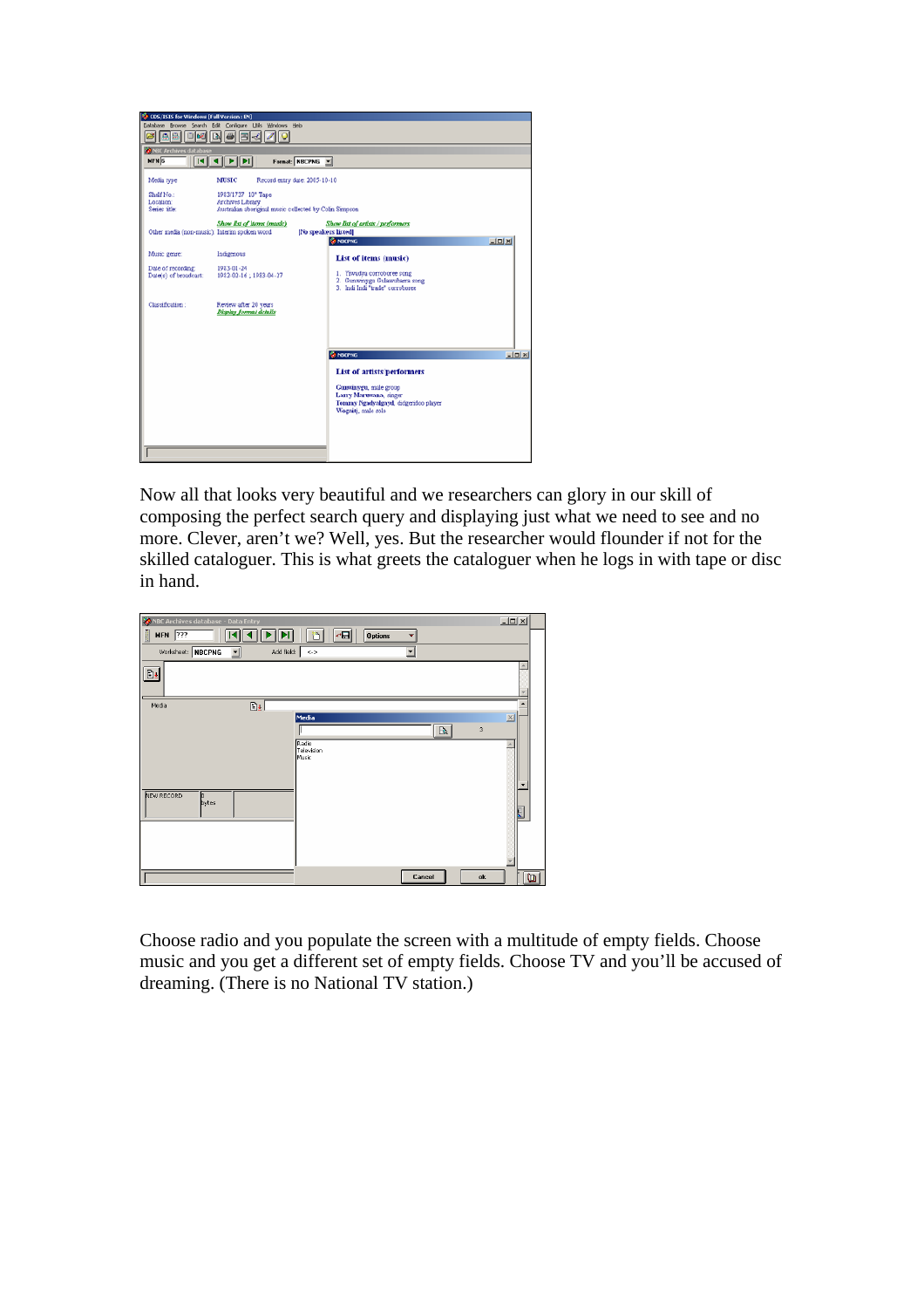| NBC Archives database - Data Entry |                                                                       | $-10X$           |
|------------------------------------|-----------------------------------------------------------------------|------------------|
| ŧ<br>MFN $\sqrt{15}$               | 'n<br>╭⊟<br>ÞI.<br><b>Options</b><br>P<br>▼                           |                  |
| Worksheet:   NBC                   | $\blacktriangledown$<br>$\mathbf{r}$<br>Add field:<br>$\dotsc$        |                  |
| Radio<br>$\mathbb{B}$              |                                                                       |                  |
| Media                              | <b>By</b> Radio                                                       | $\blacktriangle$ |
| Record created                     | 2005-11-07                                                            |                  |
| Record updated                     |                                                                       |                  |
| Shelf No.                          |                                                                       |                  |
| Master ver. - Capacity/Size        | 圖±<br>In the carrier is a CD, then also select a CD size, eg. C60     |                  |
| Location                           | ₿₽                                                                    |                  |
| Old Shelf No.                      |                                                                       |                  |
| Title (series)                     |                                                                       |                  |
| Title                              |                                                                       |                  |
| <b>D</b> Item titles (music)       | $\mathbf{1}$                                                          |                  |
| <b>ID</b> escription               | Input the percentage symbol % between each paragraph.<br>$\mathbf{1}$ |                  |
| <b>IQType (non-music)</b>          | B± <br>$\mathbf{1}$                                                   |                  |
| <b>ID</b> Music genre              | 圖±<br>$\mathbf{1}$                                                    |                  |
| <b>O</b> Performance type          | ₿₽<br>1                                                               |                  |
| <b>ID</b> Speaker                  | $\mathbf{1}$                                                          |                  |
| <b>ID</b> Creator                  | 1                                                                     |                  |
| <b>Va</b> Contributor              | $\mathbf{1}$                                                          |                  |
| 40 Artist (music)                  | $\mathbf{1}$                                                          |                  |
| <b>ID</b> NBC production staff     | $\mathbf{1}$                                                          |                  |
| <b>D</b> Source (non-NBC)          | $\mathbf{1}$                                                          |                  |
| <b>40</b> Language                 | <b>■▲</b> English<br>1                                                |                  |
| <b>D</b> Subject                   | 1                                                                     |                  |
| OSubject (person)                  | $\mathbf{1}$                                                          |                  |
| Coverage (temporal)                |                                                                       |                  |
| Coverage (spatibl)                 |                                                                       |                  |
| Date of recording                  |                                                                       |                  |
| <b>D</b> Place(s) of recording     | $\mathbf{1}$                                                          |                  |
| <b>D</b> ate(s) of broadcast       | $\mathbf{1}$                                                          |                  |
| <b>ID</b> uration                  | 1                                                                     |                  |
| <b>ID</b> Precis                   | 1                                                                     |                  |
| <b>ID</b> Cut or track             | $\mathbf{1}$                                                          |                  |
| Repeatable field                   | Pick-list available                                                   |                  |
| All available Fields               | Edit Window - displays data in selected field                         |                  |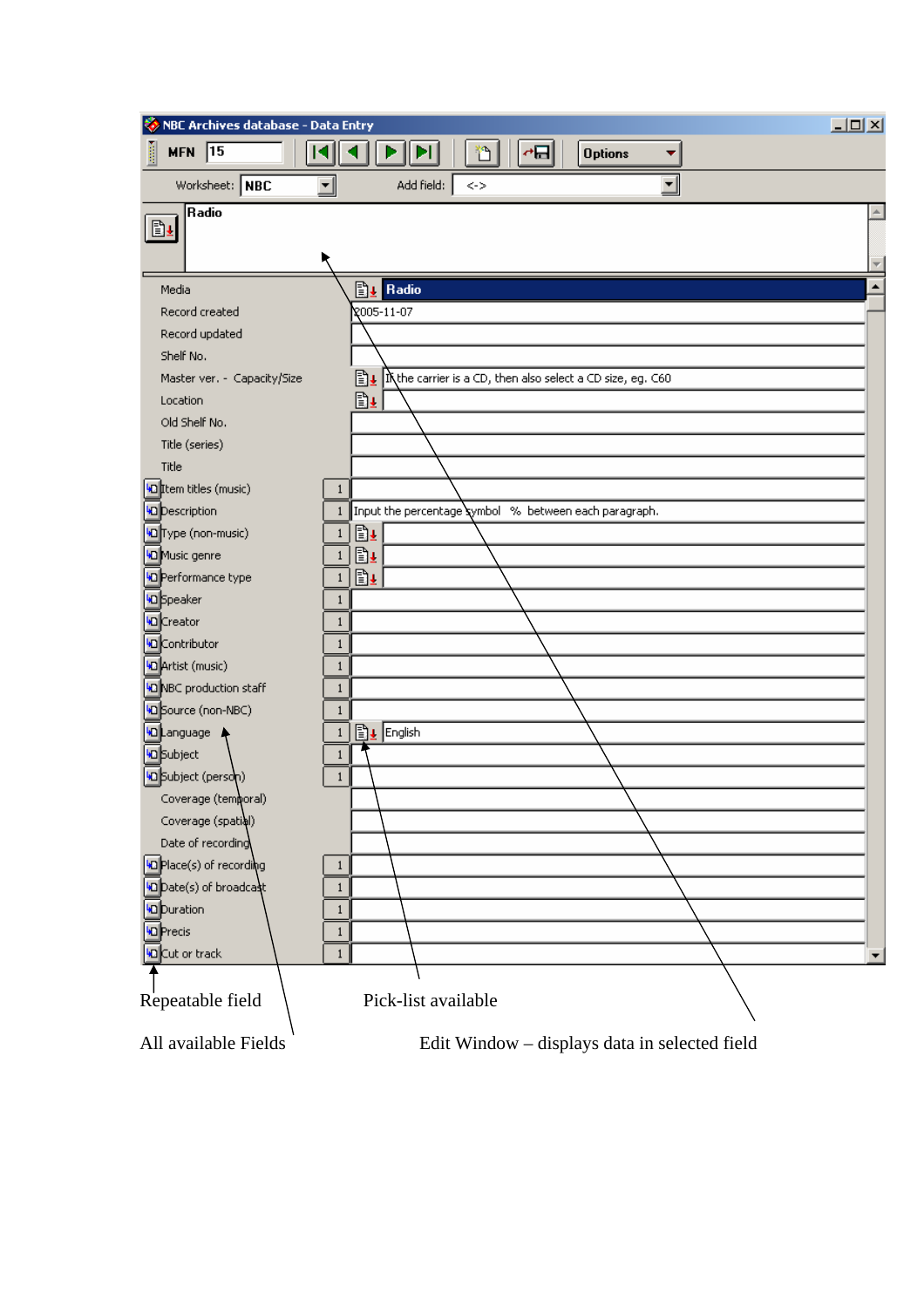|                                                                                                                            | ▲ |
|----------------------------------------------------------------------------------------------------------------------------|---|
| B±<br>Classification                                                                                                       |   |
| Review date                                                                                                                |   |
| Kill date                                                                                                                  |   |
| Digitisation date                                                                                                          |   |
| <b>O</b> Comments<br>$\mathbf{1}$                                                                                          |   |
| 圖±<br>$\mathbf{1}$<br><b>Documentation available</b>                                                                       |   |
| Select TWO items from the list - a carrier format eg. 1/4" Tape/A and a carrier material eg. Pol:<br>Master ver. - Carrier |   |
| B±<br>Master ver. - Speed                                                                                                  |   |
| 勖±<br>Master ver. - Format standard                                                                                        |   |
| B±<br>Master ver. - Digital encoding                                                                                       |   |
| B±<br>Master ver. - Channel                                                                                                |   |
| Master ver. - No. of copies                                                                                                |   |
| Master ver. - Notes                                                                                                        |   |
| ③±<br>Access vers. - Carrier                                                                                               |   |
| 勖±<br>Access vers. - Size                                                                                                  |   |
| B±<br>Access vers. - Capacity                                                                                              |   |
| 勖±<br>Access vers. - Speed                                                                                                 |   |
| 勖±<br>Access vers. - Format standard                                                                                       |   |
| Bı<br>Access vers. - Digital encoding                                                                                      |   |
| 圖±<br>Access vers. - Channel                                                                                               |   |
| Access vers. - No. of copies                                                                                               |   |
| Access vers. - Notes                                                                                                       |   |
| 圖±<br>Presevation vers. - Carrier                                                                                          |   |
| ₿₽<br>Presevation vers. - Size                                                                                             |   |
| Presevation vers. - Capacity                                                                                               |   |
| 圖±<br>Presevation vers. - Speed                                                                                            |   |
| 圖±<br>Presevation vers. - Format standard                                                                                  |   |
| 圖±<br>Presevation vers. - Digital encoding                                                                                 |   |
| B±<br>Presevation vers. - Channel                                                                                          |   |
| Presevation vers. - No. of copies                                                                                          |   |
| Presevation vers. - Notes                                                                                                  |   |
|                                                                                                                            |   |
| bytes                                                                                                                      |   |

I mentioned before that you have to code terms so that they are indexed properly. If I wanted to index <John Spence, presenter> so that I could find <John Spence>,  $\leq$ Spence> and  $\leq$ presenter>, I would have to enter it thus:

^aJohn^bSpence^cpresenter

Where  $\Delta a =$  first name  $\Delta b =$ Last name  $\lambda$ c = description

And this is what your catalogue entry will look like in part. Save it and feel satisfied.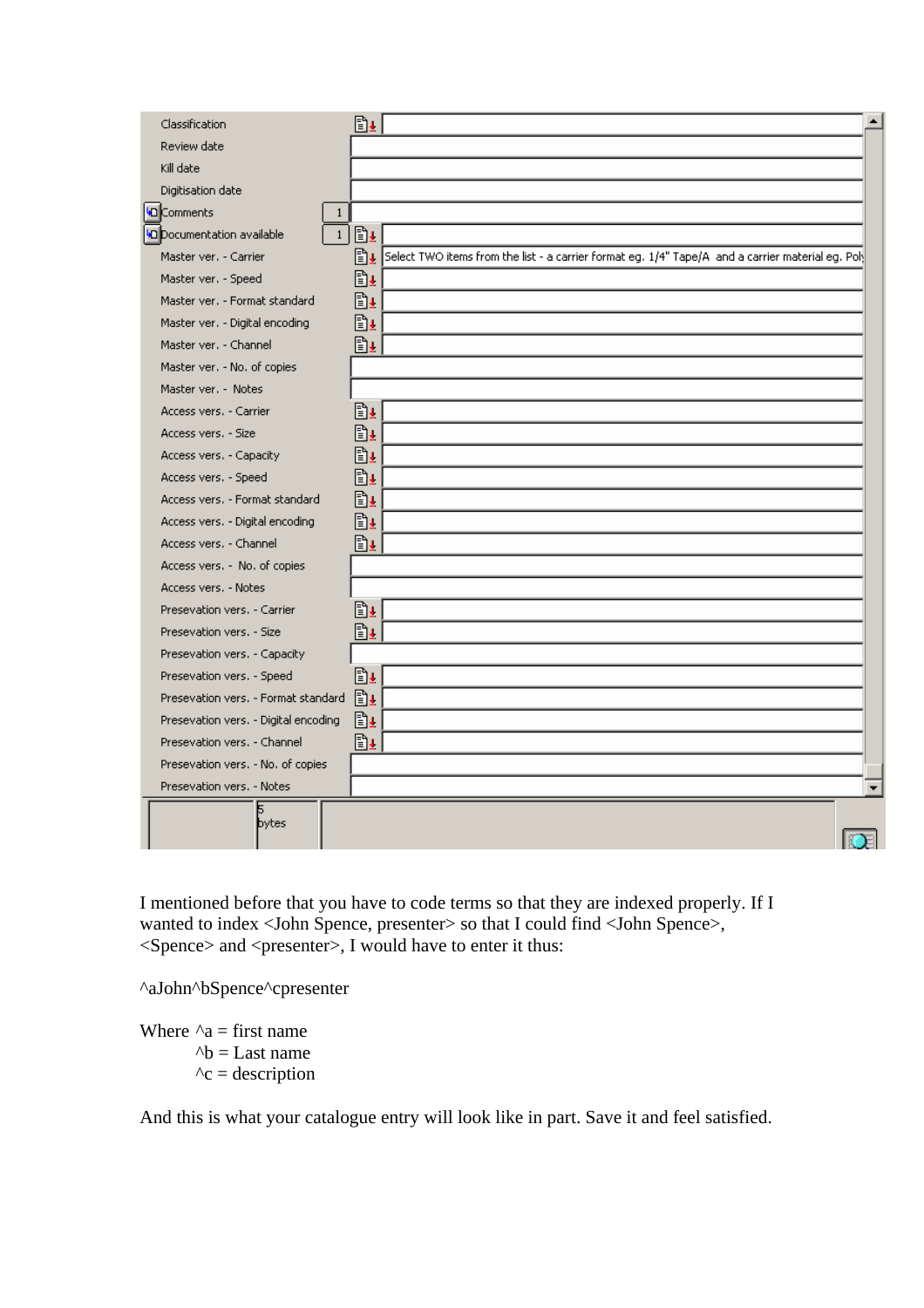|                                        |                    |                            |                                             |                             | $\rightarrow$  |
|----------------------------------------|--------------------|----------------------------|---------------------------------------------|-----------------------------|----------------|
|                                        | <b>MENSHOWNAY</b>  |                            |                                             |                             |                |
| $\frac{1}{2}$                          | $(1000 - 1000)$    | $-44$                      | $-1$                                        |                             |                |
|                                        | ъ<br><b>ARTIST</b> |                            | з                                           |                             |                |
|                                        |                    |                            |                                             |                             |                |
|                                        |                    |                            |                                             |                             |                |
| <br>$\overline{\phantom{a}}$           | ٠                  |                            |                                             |                             |                |
| <b>Marineson</b>                       |                    |                            |                                             |                             |                |
| <b>Scoredard</b>                       |                    |                            |                                             |                             |                |
| <b>MAY</b>                             |                    |                            |                                             |                             |                |
| <b>Carry Corp.</b><br><b>Parents</b>   | ū.                 | u                          |                                             |                             |                |
| <b>Service</b>                         |                    |                            |                                             |                             |                |
|                                        | ø                  |                            |                                             |                             |                |
| $-$                                    |                    | MAGIC                      |                                             |                             |                |
|                                        | 臦                  |                            |                                             |                             |                |
|                                        |                    | <b>Carlos</b>              |                                             |                             |                |
| <b>House</b>                           | P                  |                            |                                             |                             |                |
|                                        |                    |                            |                                             |                             |                |
| m                                      | ÷.                 |                            |                                             |                             |                |
|                                        |                    | $\frac{1}{2}$              |                                             |                             |                |
|                                        | B                  |                            |                                             |                             |                |
| <b>INFORMATION</b>                     |                    |                            |                                             |                             |                |
| <b>Sherifford</b><br><b>Providence</b> | 豌<br>ш             |                            |                                             |                             |                |
| <b>Dom</b>                             |                    |                            |                                             |                             |                |
|                                        |                    | <b>MILARCIA MILARE DIE</b> |                                             | <b>High Model In Ap Top</b> | $-11$<br>÷a    |
| ы                                      |                    |                            |                                             |                             |                |
| T                                      |                    |                            | SHERE EXC 1 DECEMBER 2014 12: 2020 TERMINER |                             | $-1$           |
|                                        |                    |                            |                                             |                             |                |
|                                        |                    |                            |                                             |                             | 45.9<br>$-0.0$ |
|                                        |                    |                            |                                             |                             |                |
| an F                                   | <b>SHIP STANDS</b> | 144                        | <b>Service</b>                              |                             |                |
|                                        | <b>MEDIA</b>       |                            |                                             |                             |                |
| <b>Antiquity</b>                       | x                  | <b>ARTIST</b>              |                                             |                             |                |
|                                        |                    |                            |                                             |                             |                |
|                                        |                    |                            |                                             |                             |                |
| $-$                                    | ÷                  |                            |                                             |                             |                |
| <b>MARKET</b>                          |                    |                            |                                             |                             |                |
| <b>Lating</b>                          |                    |                            |                                             |                             |                |
| <b>MONEY</b>                           |                    |                            |                                             |                             |                |
| <b>We derived</b>                      | u                  |                            |                                             | late to buy Parent          |                |
|                                        |                    |                            |                                             |                             |                |
|                                        |                    |                            |                                             |                             |                |
|                                        | ы                  | gil                        |                                             |                             |                |
|                                        | ×                  | Ħ,<br>m                    |                                             |                             |                |
|                                        |                    |                            |                                             |                             |                |
|                                        | Ë                  | $-1$                       |                                             |                             |                |
|                                        | 글                  | in nei<br>77.757           |                                             |                             |                |
|                                        |                    |                            |                                             |                             |                |
|                                        |                    | <b>Contractor</b>          |                                             |                             |                |
|                                        |                    |                            |                                             |                             |                |
|                                        | ÷                  |                            |                                             |                             |                |
| <b>STATISTICS</b>                      |                    |                            |                                             |                             |                |
|                                        | <b>System</b>      |                            |                                             |                             |                |
|                                        | ŧ                  |                            |                                             |                             |                |

When we consider the theme of this conference – Building an Archive for the Future – a project such as this requires optimism. For as much as the ABC consultants tried to set up the NBC for the future, there is a requirement to take a reality check – the theme of this session. The PNG Government has neither the funds nor the intention to fund the NBC for this ongoing work. Just one look at the way the original ABCinstalled broadcast facilities have run down gives you a clue to what may happen once AusAid funding ceases. There's the rub. Is aid to Third World countries a good or a bad thing? This question will be explored further at next year's IASA conference in Sydney.

And let's be realistic. There is a multitude of hurdles to overcome.

- NBC culture needs to be turned around.
- Staff members had rudimentary or no computer skills.
- Library management was timid about implementing change.
- Resource shortages are ever-present.
- Storage facilities are inadequate.
- There is no legislative support from National Archives to help the NBC archive the audio heritage of the nation – they're hard pressed managing and storing their own collections.
- Kundu stations have to petition their regional governments just to be able to maintain their own facilities and stay on air.
- No new tape means new programs are recorded over old.



But there is some promising news from PNG.

- Current management is behind the project.
- Many of the staff are committed to making better programs and preserving programs for the future.
- And what a rich culture they have to preserve.